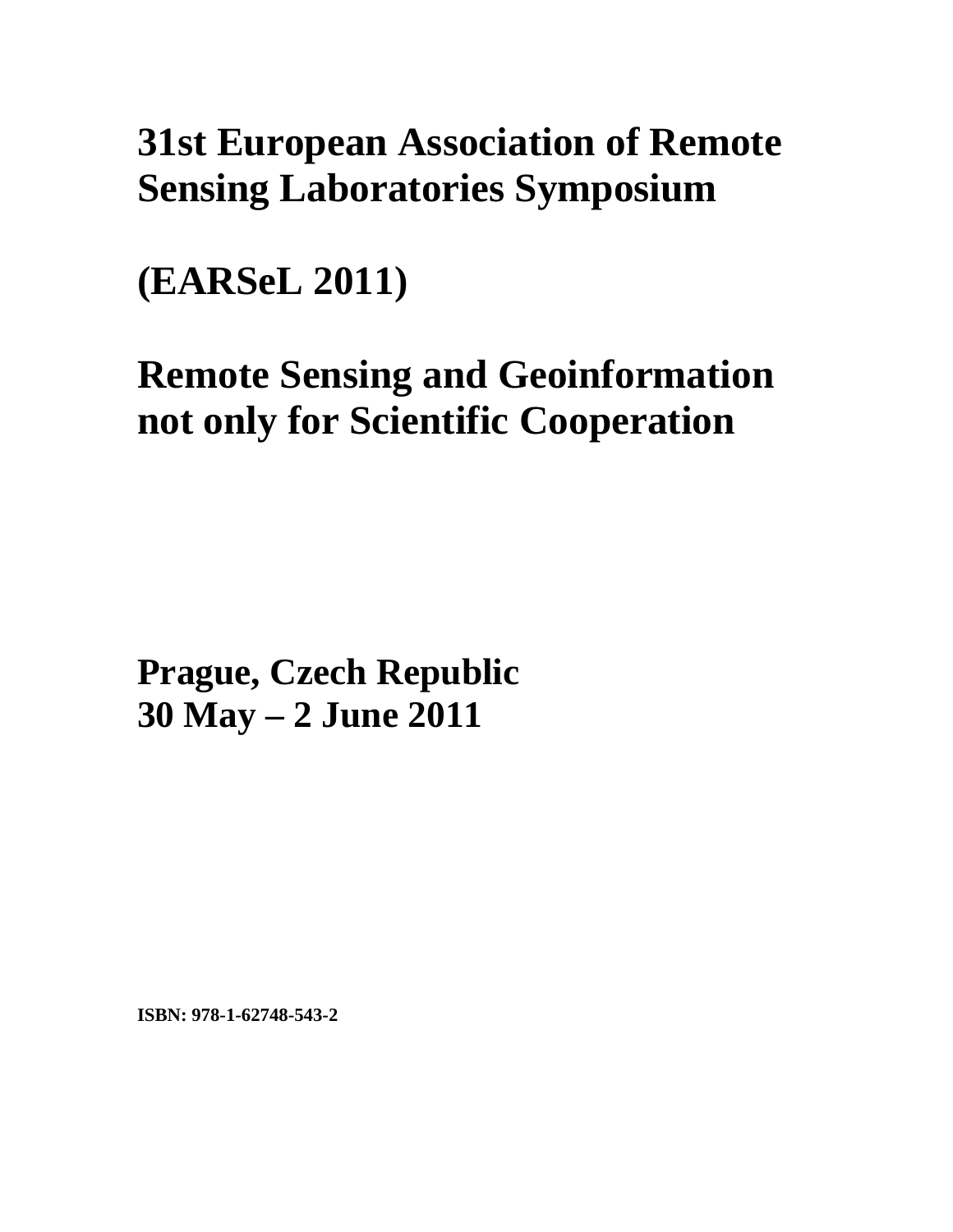**Printed from e-media with permission by:** 

Curran Associates, Inc. 57 Morehouse Lane Red Hook, NY 12571



**Some format issues inherent in the e-media version may also appear in this print version.** 

Copyright© (2011) by the European Association of Remote Sensing Laboratories (EARSeL) All rights reserved.

Printed by Curran Associates, Inc. (2013)

For permission requests, please contact the European Association of Remote Sensing Laboratories (EARSeL) at the address below.

EARSeL Secretariat c/o Gesine Boettcher IPI-Technical University of Hannover Nienburg Strasse 1 D-30167 Hannover Germany

Phone: 49 511 762 2482 Fax: 49 511 762 2483

secretariat@earsel.org

#### **Additional copies of this publication are available from:**

Curran Associates, Inc. 57 Morehouse Lane Red Hook, NY 12571 USA Phone: 845-758-0400 Fax: 845-758-2634 Email: curran@proceedings.com Web: www.proceedings.com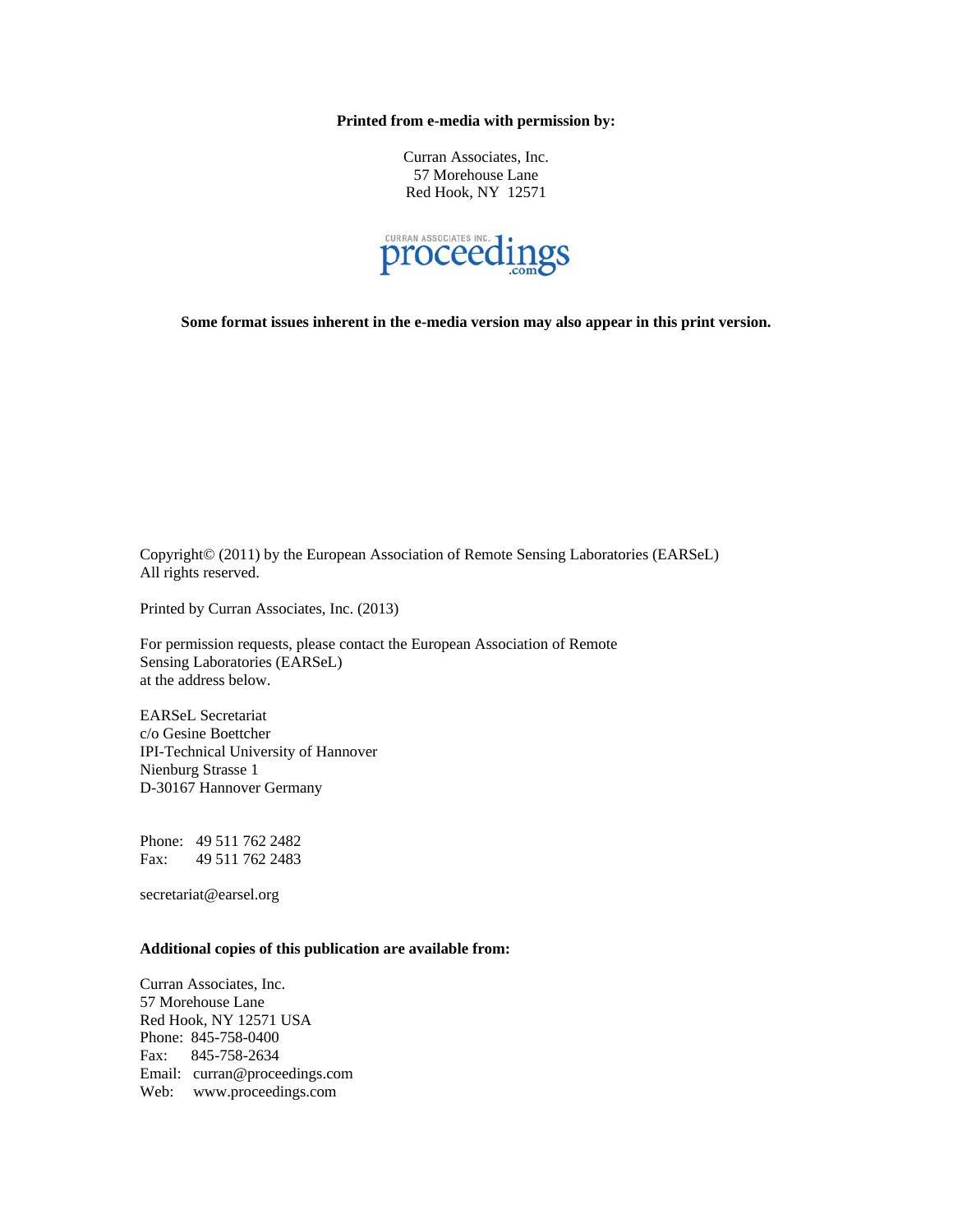### **TABLE OF CONTENTS**

#### **COASTAL ZONES**

| Development of Remote Sensing Algorithms for Monitoring Biomass of Primary Producers in                    |  |
|------------------------------------------------------------------------------------------------------------|--|
|                                                                                                            |  |
| Emma Tebbs, John Remedios, Sean Avery, David Harper                                                        |  |
| Sentinel-3 Optical Level 2 Prototype Processor: Develop-ment of Land and Water Products Including          |  |
|                                                                                                            |  |
| Samantha Lavender, Ludovic Bourg, Tim Nightingale, R. Quast, Stephen Emsley, Odile Fanton d'Andon, P. Gory |  |
|                                                                                                            |  |
| Teresa Santos, Nuno Gomes, Miguel Brito, Sérgio Freire, Ana Fonseca, José António Tenedório                |  |
| Investigation on Draining of the Lake Amik and the Related Environmental Changes, by Using                 |  |
|                                                                                                            |  |
| Emre Ozelkan, Zehra Damla Uca Avci, Muhittin Karaman                                                       |  |

#### **CULTURAL AND NATURAL HERITAGE**

| Vlasta Begovic, Ivancica Schrunk                                                                                                                                                                       |  |
|--------------------------------------------------------------------------------------------------------------------------------------------------------------------------------------------------------|--|
| Attila Juhász                                                                                                                                                                                          |  |
| Reconstruction of a Medieval Wall: Photogrammetric Mapping and Quality Analysis by Terrestrial                                                                                                         |  |
|                                                                                                                                                                                                        |  |
| Cornelis Stal, Alain De Wulf, Timothy Nuttens, Philippe De Maeyer, Rudi Goossens                                                                                                                       |  |
| Comparison of 3D Accuracy of Terrestrial Laser Scanning and Digital Photogrammetry: An                                                                                                                 |  |
| Timothy Nuttens, Philippe De Maeyer, Alain De Wulf, Rudi Goossens, Cornelis Stal                                                                                                                       |  |
| Bronze Age Economies and Landscape Resources in the Kargaly Steppe (Orenburg, Russia): Remote                                                                                                          |  |
| Carlos Fernández Freire, Antonio Uriarte González, Juan Manuel Vicent García, M. Isabel Martínez Navarrete<br>Remote Sensing Techniques in Archaeology. From Space to Ground Investigation through the |  |
|                                                                                                                                                                                                        |  |
| Jolanda Patruno, Nicole Dore, Mattia Crespi, Salvatore Piro, Francesco Sarti                                                                                                                           |  |
| Combined use of Satellite Remote Sensing, GIS, and Geophysical Data to Archaeological Research in                                                                                                      |  |
| Dimitrios Oikonomidis, Alexandra Karamitrou, Gregory N. Tsokas, Theodore Astaras                                                                                                                       |  |
| <b>FOREST FIRES</b>                                                                                                                                                                                    |  |
| Study of Trace Gases Emissions, by Large Forest Fires, at Different Spatial Scales, by Means of                                                                                                        |  |
| Abel Calle, Jose Luis Casanova, Julia Sanz, Pablo Salvador                                                                                                                                             |  |
|                                                                                                                                                                                                        |  |
| <b>FORESTRY</b>                                                                                                                                                                                        |  |
| Andres Kuusk, Mait Lang, Joel Kuusk                                                                                                                                                                    |  |
| Mapping the Peri-Urban Forest of Thessaloniki after the Big Fire of 1997 Using IKONOS Imagery 117                                                                                                      |  |

*Eleftheria K. Vrania, Miltiadis I. Meliadis, Christos G. Karydas, Ioannis Z. Gitas*  **Monitoring Spring Phenology of Boreal Coniferous Forest in Finland Using MODIS Time-Series**.......................... 125 *Kristin Böttcher, Mikko Kervinen, Mika Aurela, Olli-Pekka Mattila, Tiina Markkanen, Jouni Pulliainen* 

#### **IMAGING SPECTROSCOPY**

| Lucie Kupková, Markéta Potucková, Katerina Zachová, Zuzana Lhotáková, Veronika Kopacková, Jana |  |
|------------------------------------------------------------------------------------------------|--|
| Albrechtová                                                                                    |  |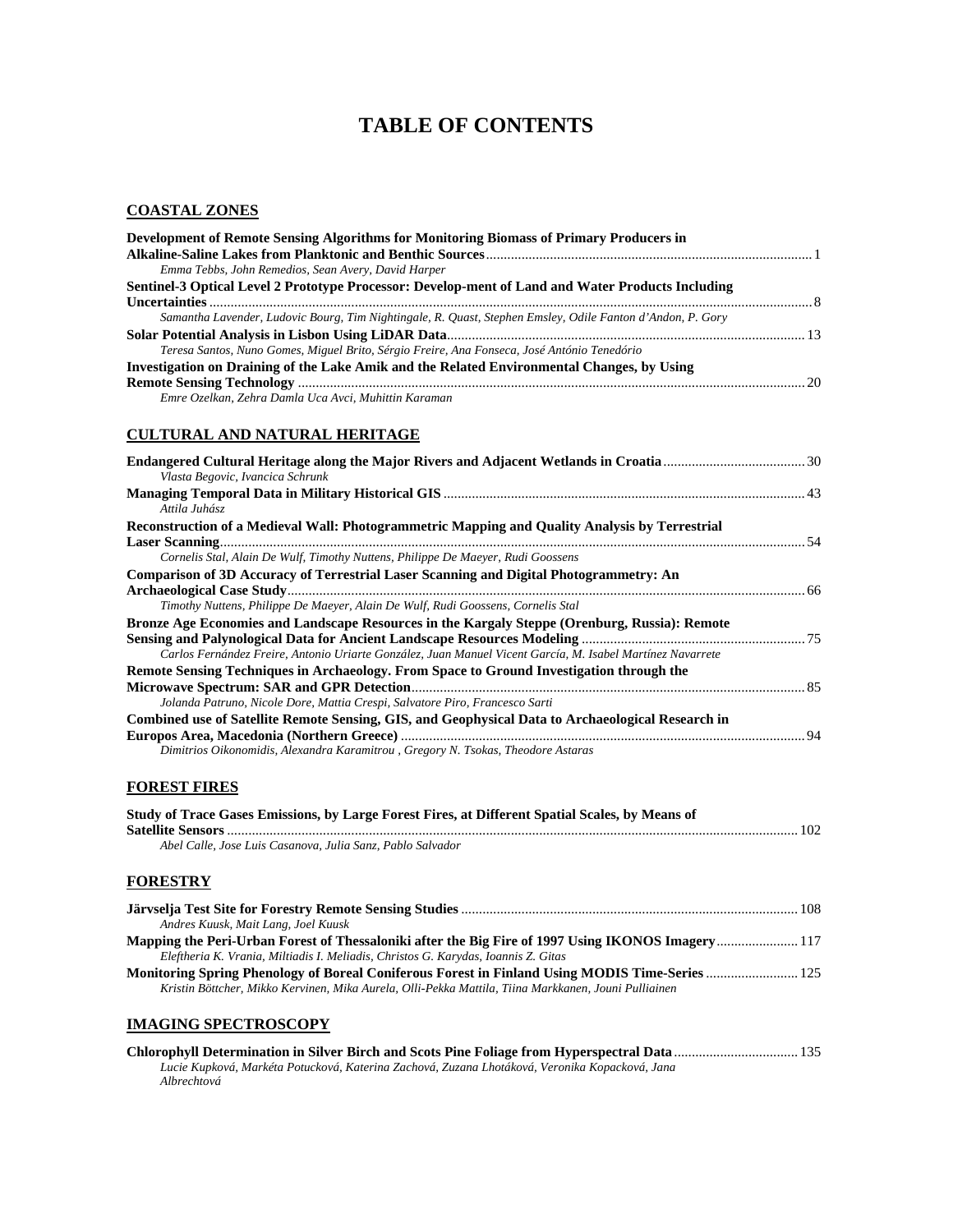| Anna M. Jarocinska                                                                                                                                                                         |  |
|--------------------------------------------------------------------------------------------------------------------------------------------------------------------------------------------|--|
| Konstantinos Nikolakopoulos, Evangelia Gioti                                                                                                                                               |  |
| <b>LAND ICE AND SNOW</b>                                                                                                                                                                   |  |
| <b>Leonid Vasiliev</b>                                                                                                                                                                     |  |
| Analysis of Icing Cycle and Snow Distribution in a Basin on the Tibetan Plateau from Passive                                                                                               |  |
| Jan Kropácek, Chen Feng, Sebastian Hoerz, Volker Hochschild                                                                                                                                |  |
| Birgit Heim, Annett Bartsch, Kirsten Elger, Hugues Lantuit, Julia Boike, Sina Muster, Moritz Langer, Claude<br>Duguay, Sonia Hachem, Aiman Soliman, Christoph Paulik, Frank-Martin Seifert |  |
| Improvement of the NPP VIIRS Fractional Snow Cover EDR for Creation of a Climate Data Records                                                                                              |  |
| Igor Appel                                                                                                                                                                                 |  |
| 191 Snow Cover Mapping Using ENVISAT ASAR Imagery in the Conditions of the Czech Republic  191<br>Jana Souckova, Marketa Potuckova, Jan Jedlicka                                           |  |
| <b>LAND USE/LAND COVER</b>                                                                                                                                                                 |  |
| Forest Cover Change Monitoring with PROBA-V: Potentials and Limitations on European Terrain  199<br>Ioannis Manakos, Chariton Kalaitzidis, Ioannis Gitas, Matthias Schard                  |  |
| Towards an Operational Delivery of a Time-Series of Essential Climate Variables for Global Land                                                                                            |  |
| Bruno Smets, Roselyne Lacaze, Philippe Pacholczyk, Hassan Makmahra, Frédéric Baret, Fernando Camacho,<br><b>Patrick Claes</b>                                                              |  |
|                                                                                                                                                                                            |  |
| Diego Fernàndez-Prieto, Mattia Marconcini                                                                                                                                                  |  |
| Gergely Maucha, György Büttner, Barbara Kosztra                                                                                                                                            |  |
|                                                                                                                                                                                            |  |
| Javier Sanchez, Estibaliz Martinez, Agueda Arquero, Diego Renza<br>Analysis of Man-Made Structure Changes by Means of Dual Tree Complex Wavelet Transform 247                              |  |
| Diego Renza, Estibaliz Martinez, Agueda Arquero, Javier Sanchez                                                                                                                            |  |
| Cloud Detection in SEVIRI Images by Non-Homogeneous Temporal Markov Random Fields255<br>Paolo Addesso, Roberto Conte, Maurizio Longo, Rocco Restaino, Gemine Vivone                        |  |
| Delimitation of Nitrates Pollution Source Areas on the Base of Vegetation Indices Derived from                                                                                             |  |
| Wozniak Edyta, Sylwia Nasilowska                                                                                                                                                           |  |
| Develop and Operate 'Monitoring and Early Warning Services on Effective User Demands'273                                                                                                   |  |
| Bruno Smets, Jean-Francois Pekel, Pierre Defourny, Keith Cressman, Tim Jacobs, Frederik Coelst                                                                                             |  |
| Assessment of Evapotranspiration and Soil Moisture for Biebrza Wetlands Using Thermal Remote                                                                                               |  |
| Katarzyna Dabrowska-Zielinska, Wanda Kowalik, Maria Budzynska, Iwona Malek, Zbigniew Bochenek                                                                                              |  |
| Phenological Patterns in Central Asia: Monitoring Vegetation Dynamics Using Remote Sensing at                                                                                              |  |
| Roman Bohovic, Doris Klein, Christopher Conrad                                                                                                                                             |  |
| Ferenc Kovács                                                                                                                                                                              |  |
| Petra Krahwinkler, Juergen Rossmann                                                                                                                                                        |  |
| Manfred Ehlers, Daniel Tomowski, Sascha Klonus                                                                                                                                             |  |
| Luisa Gonçalves                                                                                                                                                                            |  |
|                                                                                                                                                                                            |  |
| György Büttner, Gergely Maucha, Barbara Kosztra                                                                                                                                            |  |
| Jan Feranec, Lubomir Solin, Monika Kopecka, Jan Otahel, Tomas Soukup, Lukas Brodsky, Lucie Kupkova, Ivan<br>Bicik, Jan Kolar, Premysl Stych                                                |  |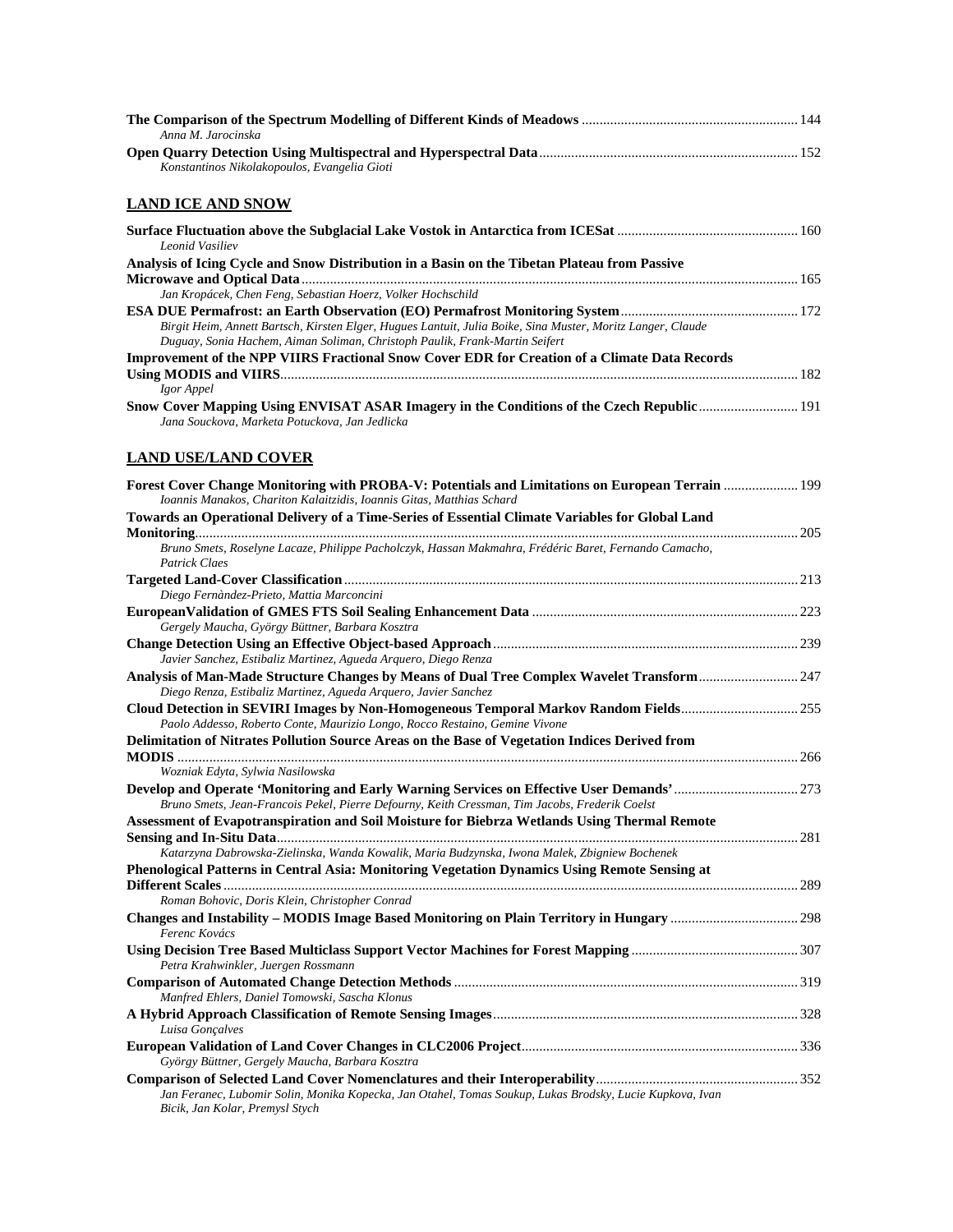| Jana Petruchova, Simona Losmanova, Zdenek Suchánek, Renáta Horáková                               |  |
|---------------------------------------------------------------------------------------------------|--|
|                                                                                                   |  |
| Benjamin Seppke, Leonie Dreschler-Fischer, Dennis Hamester                                        |  |
| Ümit Haluk Atasever, Coskun Özkan, Filiz Sunar                                                    |  |
| Multiscale Object-Based Classification of Satellite Images Merging Multispectral Information with |  |
|                                                                                                   |  |
| Consuelo Gonzalo-Martín, Mario Lillo-Saavedra                                                     |  |
|                                                                                                   |  |
| Mario Lillo-Saavedra, Consuelo Gonzalo-Martín                                                     |  |
| Update of the Selected Content of a Sozological Map Based on Remote Sensing Data and Field        |  |
|                                                                                                   |  |
| Mieczys-aw Kunz, Maciej Su-ek, Marek Larecki                                                      |  |
|                                                                                                   |  |
| Mieczys-aw Kunz, Sylwia Fydrych                                                                   |  |
| István László, Katalin Ócsai, Dávid Gera, Roberto Giachetta, István Fekete                        |  |

#### **RADAR REMOTE SENSING**

| A Novel Radargrammetric Model and a RPCs Generation Strategy: Application with COSMO-                                                                 |  |
|-------------------------------------------------------------------------------------------------------------------------------------------------------|--|
|                                                                                                                                                       |  |
| Paola Capaldo, Mattia Crespi, Francesca Fratarcangeli, Andrea Nascetti, Francesca Pieralice                                                           |  |
| Ali Mahmoud, Manfred Buchroithner                                                                                                                     |  |
| RADARSAT-2 Polarimetric SAR Data for Urban Land Cover Classification: A Multitemporal Dual-                                                           |  |
|                                                                                                                                                       |  |
| Yifang Ban, Xin Niu                                                                                                                                   |  |
| Potential of PALSAR/ALOS Dual Images for Land Use/ Land Cover Assessment in Brazilian Semi-                                                           |  |
|                                                                                                                                                       |  |
| João R. Santos, Fábio F. Silva                                                                                                                        |  |
| Urban Block Outlining in High-Resolution SAR Images Based on Detection of Linear Features 463<br>Fabio Dell'Acqua, Gabriele Vercesi, Diego Aldo Polli |  |
| Dimitra Vassilaki, Charalambos Ioannidis, Athanassios Stamos                                                                                          |  |
| Deformation Mapping in Northern Bohemian Coal Basin Using InSAR, with and without Corner                                                              |  |
|                                                                                                                                                       |  |
| Ivana Hlavácová, Lena Halounová, Barbora Knechtlová, Kvetoslava Svobodová                                                                             |  |
| Pietro Guccione, Andrea Monti Guarnieri                                                                                                               |  |
| Angelo Aprile, Fabio Dell'Acqua, Tiziana Macrì Pellizzeri, Niccolò Ricardi                                                                            |  |
| Mapping of Land Collapse Susceptability Using SRTM and Geographic Information Systems - Case                                                          |  |
|                                                                                                                                                       |  |
| Hala A. Effat                                                                                                                                         |  |
| Milan Borik, Jaroslav Novotny                                                                                                                         |  |
|                                                                                                                                                       |  |
| Paola Capaldo, Mattia Crespi, Francesca Fratarcangeli, Andrea Nascetti, Francesca Pieralice                                                           |  |
| Mapping Earthquake Damage from Post-Event only VHR SAR Texture Maps: Zooming into Poor                                                                |  |
|                                                                                                                                                       |  |
| Diego Aldo Polli, Fabio Dell'Acqua, Laura Candela                                                                                                     |  |
| Spaceborne VHR SAR Data for Detection of Sparse Man-Made Features in Wide-Scale Safety                                                                |  |
|                                                                                                                                                       |  |
| Fabio Dell'Acqua, Gianni Cristian Iannelli, Diego Aldo Polli, Laura Candela                                                                           |  |
| Jana Slacikova, Marketa Potuckova                                                                                                                     |  |
|                                                                                                                                                       |  |
| Dimitra Vassilaki, Charalambos Ioannidis, Athanassios Stamos                                                                                          |  |